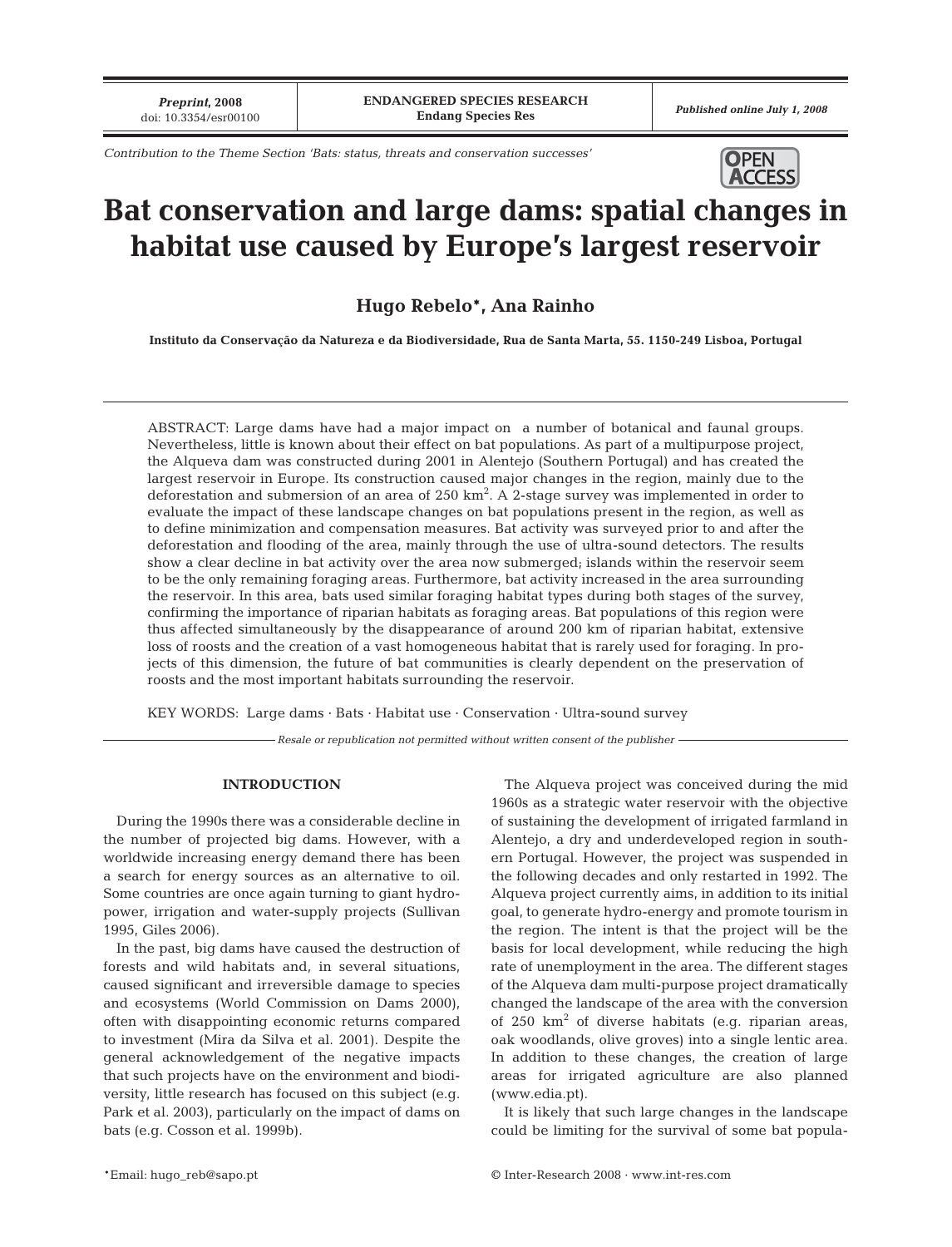tions (Cosson et al. 1999b), as in the case of the Alqueva dam. Futhermore, all bat roosts and foraging areas located within the reservoir area have been destroyed. This is of special concern for the treedwelling species, since more than 1.3 million trees (mainly oaks) were cut down during the deforestation phase.

Looking at the future of big dams and their impact on wildlife is necessary so that more can be learnt from the success or failure of these projects (World Commission on Dams 2000). Our main objective was thus to investigate how bats respond to vast landscape changes, particularly to flooding, by comparing bat use of an affected area before and after the construction of a big dam.

Prior to this work, no thorough bat survey had ever been done in the Alqueva dam catchment area. Therefore, our main goal was to evaluate bat habitat use before and after the flooding and deforestation phases in order to better assess the consequences of the Alqueva dam for the local bat populations. Hence, we (1) investigated whether there were any differences in bat activity and habitat use in the Alqueva region before and after the flooding, and (2) identified which habitats are of main concern for the conservation of bat populations in the region. In addition, we aimed to define mitigation measures to implement during the project and to discuss possible compensation measures.

#### **MATERIALS AND METHODS**

**Study area.** The Alqueva dam is located in southern Portugal (38° 13' N, 7° 44' W; Fig.1) on the river Guadiana. The climate of the region is characterized as thermo-Mediterranean, being a dry region with maximum temperatures in summer frequently over 40°C and, in some areas, rainfall as low

as  $600 \text{ mm yr}^{-1}$  (Instituto Nacional Meteorologia e Geofísica 1991).

At its maximum capacity, the reservoir of the dam occupies an area of about 250 km<sup>2</sup>. The study area covered all of Alqueva's catchment area and major subsidiaries, stretching lengthwise approximately 75 km north from the dam and up to 40 km in width.

**Bat foraging habitats.** We carried out fieldwork on the pre-deforestation and flooding phase of the dam (hereafter called 2000) and on the postflooding phase (hereafter called 2003). Due to the resulting landscape changes, 8 habitat types were investi-



Fig. 1. Location of Alqueva reservoir and sites where transects were examined monthly to determine bat foraging activity. Black dots  $(①)$  represent transects in the control region, grey dots  $($   $)$  in areas directly influenced by the reservoir, and black and white dots  $(①)$  in areas contiguous to the reservoir. Due to the scale used, each dot may include more than one transect

Table 1. Habitat types and time spent (h) surveying each one during 2000 and 2003. N: number of sites surveyed for each habitat type; –: no data

| <b>Habitats</b>              | 2000     |   | 2003     |   |  |
|------------------------------|----------|---|----------|---|--|
|                              | Time (h) | N | Time (h) | N |  |
| Oak woodland (Oak)           | 9:15     | 9 | 7:30     | 5 |  |
| Islands (Isl)                |          |   | 4:00     | 4 |  |
| Olive groves (Oli)           | 4:30     | 5 | 3:45     | 4 |  |
| Eucalyptus plantations (Euc) | 2:30     | 3 | 3:00     | 3 |  |
| Riparian areas (Rip)         | 7:00     | 6 | 4:00     | 3 |  |
| Reservoir margins (Mar)      |          |   | 3:45     | 3 |  |
| Ponds (Pon)                  | 3:15     |   | 3:30     | 4 |  |
| Reservoir (Res)              |          |   | 4:30     | 4 |  |
| Irrigated farmland (Irr)     | 2:30     | 3 | 3:00     | 3 |  |
| Conventional farmland (Con)  | 8:00     | 9 | 7:30     | 5 |  |
| Deforested areas (Def)       |          |   | 2:30     | 3 |  |
| Urban areas (Urb)            | 5:15     |   | 4:00     |   |  |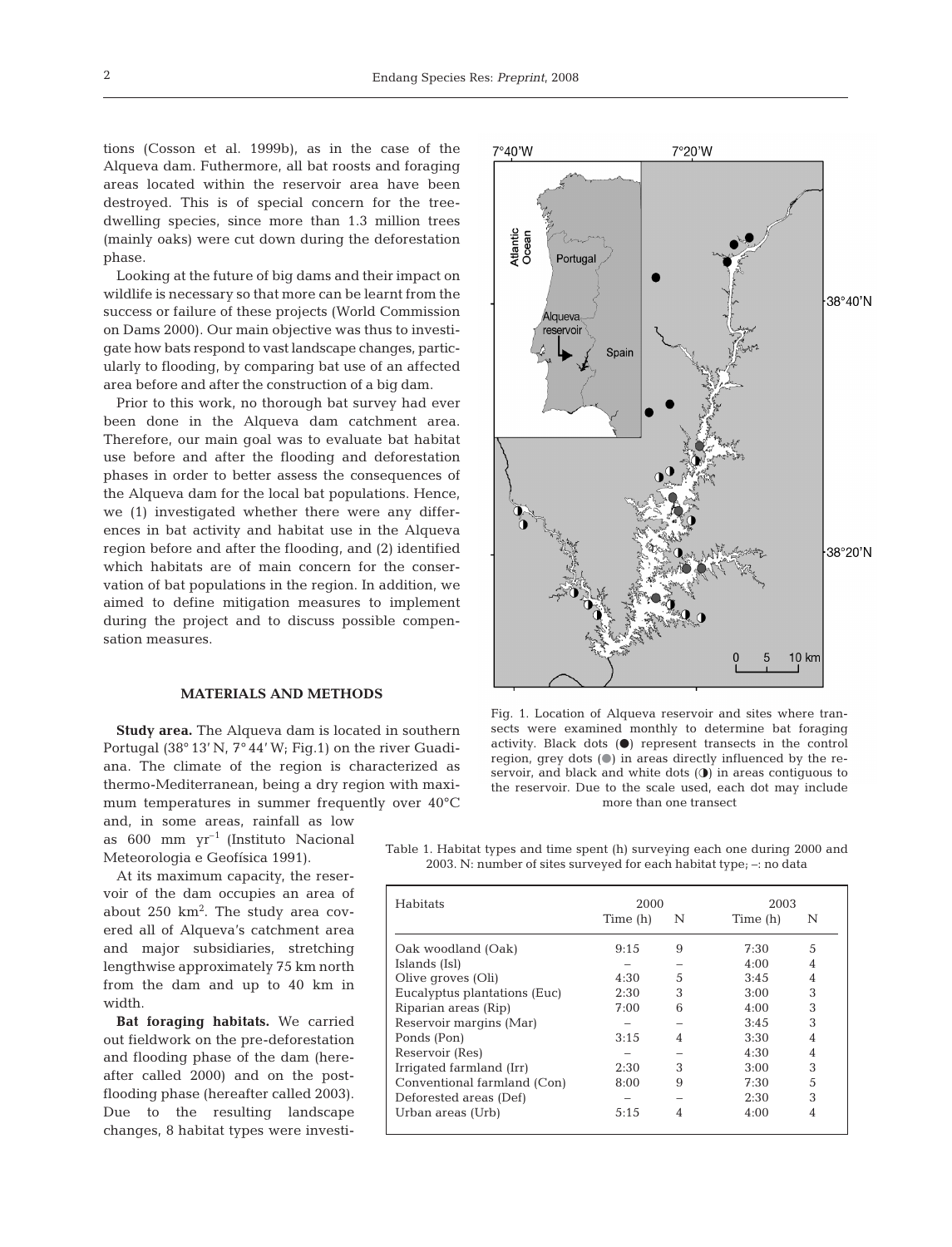gated in 2000 and 12 in 2003 (Table 1). The area of each habitat was determined by land cover maps using a GIS (Arcview 3.2©, ESRI). Habitat patch size had an average area of 88.84 ha (range = 0.002 to 1334.846 ha). We planned to make the sampling effort proportional to the availability of each habitat in the area and also to focus on habitats that, despite their low availability, are known to be important to bats (e.g. riparian areas, ponds; see Russo & Jones 2003, Rainho 2007). Overall, the following habitat types considered were: (1) 'oak woodland'*—* oak savannah-like woodland mainly of *Quercus rotundifolia* and/or *Q. suber*; (2) 'islands' — oak woodland areas within the reservoir that are not submerged at the maximum capacity of the dam; (3) 'olive groves'*—* orchards of *Olea europea*; (4) '*Eucalyptus* plantations'*—* production forests of *Eucalyptus* spp.; (5) 'riparian areas'*—* margins of rivers and small streams usually with developed riparian vegetation; (6) 'reservoir margins'*—* margins and banks of the Alqueva reservoir; (7) 'ponds'*—* small reservoirs for agriculture and/or cattle; (8) 'reservoir' water surface of the Alqueva dam catchment area; (9) 'irrigated farmland'*—* conventional farms with irrigation; (10) 'conventional farmland' — farms without irrigation (mainly wheat) and pastures; (11) 'deforested areas' *—* areas where all vegetation was cut down but not flooded; and (12) 'urban areas'*—* small villages with street lights. About 22% of the surveyed sites in 2000 were submerged or deforested (Fig. 1). These sites were surveyed in 2003 under the habitat types deforested areas, reservoir margins, reservoir or islands*.*

The foraging habitats of bats were surveyed by using transects in each habitat site (Fig. 1); a 15 min walk was needed to cover each transect using an ultrasound detector (D-240 Pettersson Elektronic). This was done at a regular pace, so that around 500 m were covered. In each transect the number of bat passes and feeding buzzes were counted. Transect surveys started 45 min after sunset and lasted for 3 h, in accordance with similar studies (e.g. Russo & Jones 2003, Rainho 2007). Since transect sites were located at least 1 km from each other, only 5 to 6 transects were covered each night. The order in which the habitats were visited was randomized in order to control for the effect of recording time, given that bat activity could diminish in the latter hours of the sampling period.

Forty-six transects were regularly surveyed (once a month) during 2000, and 36 were surveyed in 2003. These latter transects were in the same location as, or in the vicinity of, the ones surveyed in 2000. Furthermore, 28 new transects were surveyed only once in other sites within the study area (e.g. islands). Data from these new transects was not used for the analysis of the impact of the Alqueva project on bat activity and habitat use.

The reservoir transects were covered on a boat at a low speed, so that the distance travelled on water was similar to that travelled on the land transects surveyed by foot. GPS (Magellan Pro-Mark X) was used for orientation and guidance through a route , and the use of light was avoided. While covering these transects, stops were made to survey islands. Transects were also surveyed in a control region, unaffected by the reservoir, in order to identify possible variations in bat activity between 2000 and 2003 unrelated to the implementation of the Alqueva project. The control region included all the habitats present in the study area except conventional farmland. Whenever weather conditions were adverse for bat activity, such as strong winds or rain, surveys of the transects were cancelled (Siemers & Schnitzler 2000, Russo & Jones 2003).

**Ultra-sound analysis.** All bat calls detected were recorded on a digital recorder (Creative Nomad files saved in WAV format; sampling rate 44.1 kHz and 16 bits/sample) and analysed with sound-analysis software (Avisoft-SAS Lab-Pro v.4.23c) using a 512 pt FFT with Hamming window for spectrogram analysis. Call parameters were measured using crosshair screen cursors; temporal variables were measured from oscillograms, while frequencies were taken from power spectra. Species identification was made using published data on bat calls (Zbinden & Zingg 1986, Schnitzler et al. 1987. Kalko & Schnitzler 1989, Jones 1995, Waters & Jones 1995, Waters et al. 1995, Barlow & Jones 1997, Ahlén & Baagøe 1999, Siemers & Schnitzler 2000, Russo & Jones 2002). All calls that could not be clearly identified were classified as unidentified bat passes. The similarity between the echolocation of some species makes it difficult to distinguish them, even after detailed analysis (e.g. Russo & Jones 2002, Rainho 2007). In Portugal, this is the case for (1) *Nyctalus noctula* and *N*. *lasiopterus*, (2) *Pipistrellus pygmaeus* and *Miniopterus schreibersii*, (3) *P. pygmaeus* and *P*. *pipistrellus*, and (4) *P. pipistrellus* and *P*. *kuhlii.* In the first 2 cases, we assumed that the calls belonged to the most abundant species, *N. lasiopterus* and *P. pygmaeus*; *N. noctula* is extremely rare in Portugal, probably only present during winter (Rainho et al. 1998), while *M. schreibersii* can be relatively abundant but only in the vicinity of important underground roosts. In relation to the latter 2 cases, we found no conclusive evidence that *P. pipistrellus*, so far only recorded in northern Portugal, is present in the region (H. Rebelo & A. Rainho unpubl. data). This species was thus not considered for analysis.

To evaluate the reliability of each species' identification, the first author's ability to identify the species through their echolocation calls was tested. For that, we used 74 call sequences of several species from individuals of known identity recorded either at roost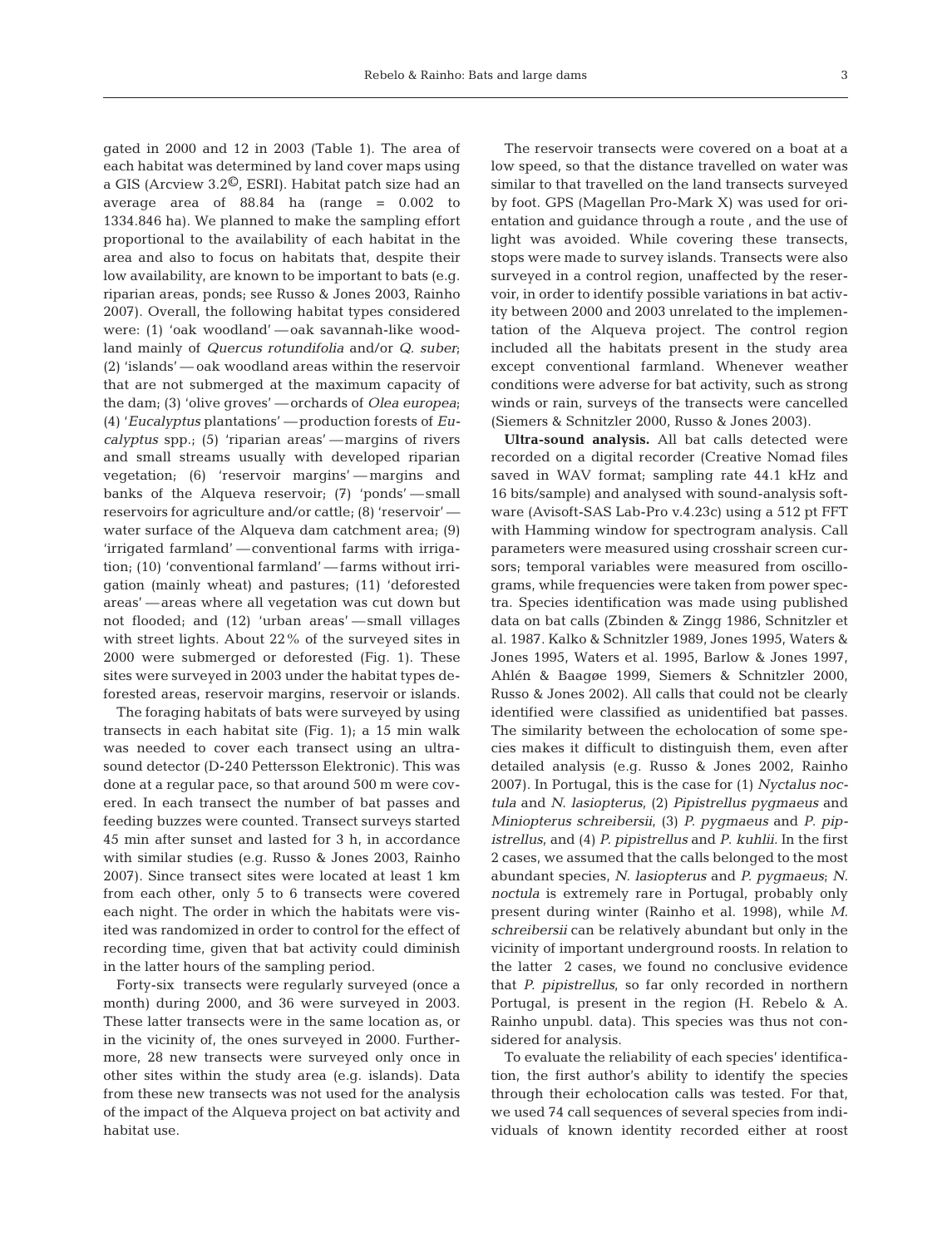entrance or after hand release. The results are presented in a classification matrix (Appendix 1).

**Data analysis.** Preliminary data analysis (whiskeredboxes, Kolmogorov-Smirnov test, Levene test) showed that data for 2000 and 2003 were not homogeneous and that they had neither normal distribution nor similar variances in the different groups, even after data transformation (square root,  $log_{e} log_{x+1}$ ). Therefore, in order to test if bats changed their habitat preferences between 2000 and 2003 (considering only the 8 habitat classes that existed both before and after the flooding) a Kruskal-Wallis test (Siegel & Castellan 1988) was used. Likewise, to test for differences on bat habitat use in (1) directly affected areas (flooded or deforested) and in (2) regions surrounding flooded and deforested areas, a Mann-Whitney *U*-test and a 2-tailed Wilcoxon matched-pairs signed-ranks test (Zar 1984, Siegel & Castellan 1988) were used, respectively. Data between 2000 and 2003 from the control region was also tested using the Mann-Whitney *U*-test.

To determine the relationship between bat passes and feeding buzzes the Spearman rank correlation coefficient was used. Whenever needed, the average and standard deviation of bat passes per transect are presented. All statistical analysis was performed in SPSS 14.0 for Windows (SPSS).

#### **RESULTS**

During 2000, 494 bat passes were counted in a total of 45 h and 15 min of transect surveys. In 2003, transects were covered for a total of 50 h and 30 min and 946 bat passes counted. Due to a high correlation value between bat passes and feeding buzzes both in 2000 (Spearman's rank correlation,  $r_S = 0.80$ ;  $p =$ 0.0030) and in 2003 ( $r_s = 0.86$ ;  $p = 0.0003$ ), only bat passes were used to analyse the bat activity and habitat use.

In spite of the confirmed presence of 14 bat species in the area (resulting from roost inspections, mistnetting and acoustic surveys), only 10 bat species were identified by their echolocation characteristics. Overall, the most abundant and generalist species recorded belonged to the *Pipistrellus* genera (Table 2). Besides these, only *Eptesicus serotinus* and *Nyctalus lasiopterus* were frequently detected.

# **Differences in bat activity between 2000 and 2003 (control area)**

As was the case in other studies (e.g. Cosson et al. 1999a), several habitats were surveyed in an area that was not affected by the dam scheme (see Fig. 1) in order to identify differences in bat use unrelated to the deforestation and flooding of the Alqueva reservoir. Results show no differences in bat activity in the control area between 2000 and 2003 ( $U = 168.5$ ;  $N_{2000} = 22$ ;  $N_{2003}$  = 19; p = 0.573); therefore, we assume that any detected changes in the following habitat use analysis are linked to the landscape changes related to the Alqueva project.

#### **Differences in habitat use between 2000 and 2003**

**Changes in habitat preferences.** Data obtained for each habitat type was compared to determine if bat use of the available habitats changed from 2000 to 2003 (Fig. 2). Results showed significant differences (Kruskal-Wallis, *H* = 20.58; df = 2; p *<* 0.0001) in bat habitat use. Furthermore, as shown in Fig. 2, the most prominent result is the overall increase in the number of bat passes recorded in 2003 in almost all habitat types (exception made for *Eucalyptus* plantations). In the case of the habitats riparian areas, ponds, oak woodland, urban areas and olive groves that increase

Table 2. Total number of bat species passes recorded in each habitat. See Table 1 for habitat abbreviations. Asterisks: species associated with tree roosts

| Species                   | Oak      | Isl      | Oli      | Euc      | Rip          | Mar          | Pon      | Res            | Irr      | Con            | Def            | Urb          | $%$ of<br>total |
|---------------------------|----------|----------|----------|----------|--------------|--------------|----------|----------------|----------|----------------|----------------|--------------|-----------------|
| Rhinolophus ferrumequinum | $\Omega$ | $\Omega$ | $\Omega$ | $\Omega$ |              | $\theta$     | $\Omega$ | $\Omega$       | $\Omega$ | $\Omega$       | $\Omega$       | $\mathbf{0}$ | 0.1             |
| Myotis myotis             |          | $\Omega$ | 0        | $\Omega$ | $\Omega$     |              | $\Omega$ | $\Omega$       | $\Omega$ | $\mathbf{0}$   | $\Omega$       | $\Omega$     | 0.1             |
| Myotis daubentonii        |          | $\Omega$ | 0        | $\Omega$ | $\mathbf{0}$ | $\mathbf{0}$ | 7        | $\Omega$       | $\Omega$ | $\mathbf{0}$   | $\overline{0}$ | $\mathbf{0}$ | 0.5             |
| Myotis nattereri          |          | $\Omega$ | 0        | $\Omega$ |              | $\theta$     | $\Omega$ | $\Omega$       | $\Omega$ | $\mathbf{0}$   | $\Omega$       | $\Omega$     | 0.1             |
| Nyctalus leisleri*        |          | $\Omega$ | 0        | $\Omega$ |              | $\Omega$     | $\Omega$ | $\Omega$       | $\Omega$ | $\Omega$       | $\Omega$       | $\Omega$     | 0.1             |
| Nyctalus lasiopterus*     | $\Omega$ | $\gamma$ | $\Omega$ |          | 15           | $\Omega$     | $\Omega$ |                | $\Omega$ |                | $\Omega$       | 11           | 2.4             |
| Eptesicus serotinus*      | 13       | 19       |          |          | 58           | 12           | 3        | $\theta$       |          | $\overline{2}$ | $\theta$       | 5            | 8.4             |
| Pipistrellus kuhlii*      | 64       | 19       | 23       | 17       | 95           | 30           | 59       | $\overline{2}$ | 3        | 5              | $\theta$       | 98           | 30.7            |
| Pipistrellus pygmaeus     | 67       | 29       | 10       |          | 482          | 77           | 39       |                | 3        | 11             |                | 48           | 56.9            |
| Tadarida teniotis         | $\Omega$ | $\Omega$ |          | $\Omega$ | 8            | $\Omega$     | $\Omega$ | $\Omega$       | $\Omega$ | $\Omega$       | $\Omega$       | $\Omega$     | 0.7             |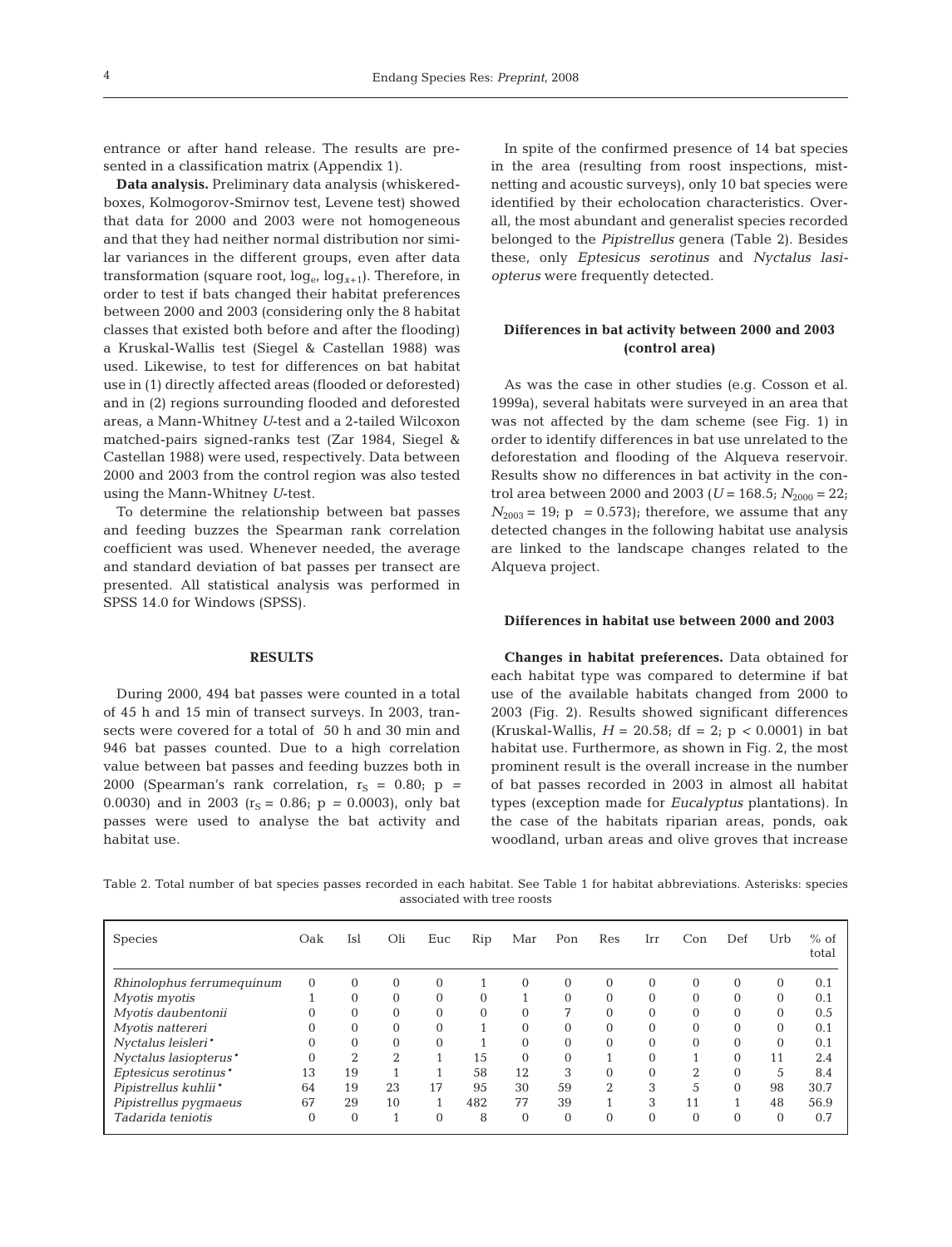

Fig. 2. Average number of bat passes per transect in the years 2000 and 2003. Vertical lines show the 95% confidence limits. See Table 1 for habitat abbreviations

was more than 200%. Overall, greater bat activity was registered in riparian areas, ponds and urban areas for both 2000 and 2003.

**Changes in areas directly influenced by the reservoir.** In order to evaluate if bat use changed in areas directly affected by the reservoir, we tested bat activity recorded during 2000 and 2003 where the habitat changed from the original habitat (2000) to reservoir, deforested areas or islands (previously oak woodland) (Fig. 3). Taking these sites together, no significant differences in relation to the bat activity were found  $(U =$ 947.5;  $N_{2000} = 44$ ;  $N_{2003} = 46$ ; p = 0.59). However, an indepth analysis per habitat showed that islands displayed a highly significant increase in bat activity (*U* =



Fig. 3. Comparison of bat activity between 2000 and 2003 in habitats located in the current reservoir area. 2000 data show original habitat for Res, Def and Isl. Vertical lines show the 95% confidence limits. See Table 1 for habitat abbreviations

59.5;  $N_{2000} = 16$ ;  $N_{2003} = 21$ ;  $p = 0.001$ ) in relation to the previously existing oak woodland (mean bat passes/transect: islands  $8.8 \pm 7.7$ ; oak woodland  $2.1 \pm$ 2.5). On the contrary, reservoir and deforested areas showed a clear decline in bat activity when compared to the original habitats (deforested:  $U = 29.0$ ;  $N_{2000} = 10$ ;  $N_{2003} = 10$ ;  $p = 0.049$ ; reservoir:  $U = 62.0$ ;  $N_{2000} = 18$ ;  $N_{2003}$  = 16; p = 0.004).

**Changes in the areas surrounding the Alqueva reservoir.** Here we compare the results from transects that suffered no major changes in their landscape during the course of this study but that were located in areas very near landscape altered by flooding and/or deforestation. Significant differences were found (Fig. 3) regarding bat activity between 2000 and 2003 (Wilcoxon matched-pairs signed-ranks test; *W* =  $-209.0$ ;  $p < 0.05$ ;  $n = 125$ ) with bats being more frequently detected in 2003 (mean bat passes/transect: 5.1  $\pm$  8.7) than in 2000 (2.8  $\pm$  4.3). In both years, riparian areas and ponds were the most used bat habitats.

## **Bat foraging habitats in the post-flooding phase (2003)**

During 2003 the mean bat passes per transect was 7.1  $\pm$  14.9, and significant differences were found in habitat use by bats  $(H = 59.7; df = 11; p < 0.0001)$ . The highest species diversity and number of bat passes was found in riparian areas (9 species, including 5 threatened species and around 41% of the total number of bat passes), thus making it the most important habitat for bats in the present landscape (Fig. 2 & 4). Also, the habitats urban areas, islands, reservoir margins and ponds are of some relevance, i.e. number of bat passes



Fig. 4. Habitat importance considering mean bat pass number and species diversity. Presence  $(\diamond)$  or absence  $(\diamond)$ of threatened species in a habitat; horizontal dashed line shows total average of bat passes. See Table 1 for habitat abbreviations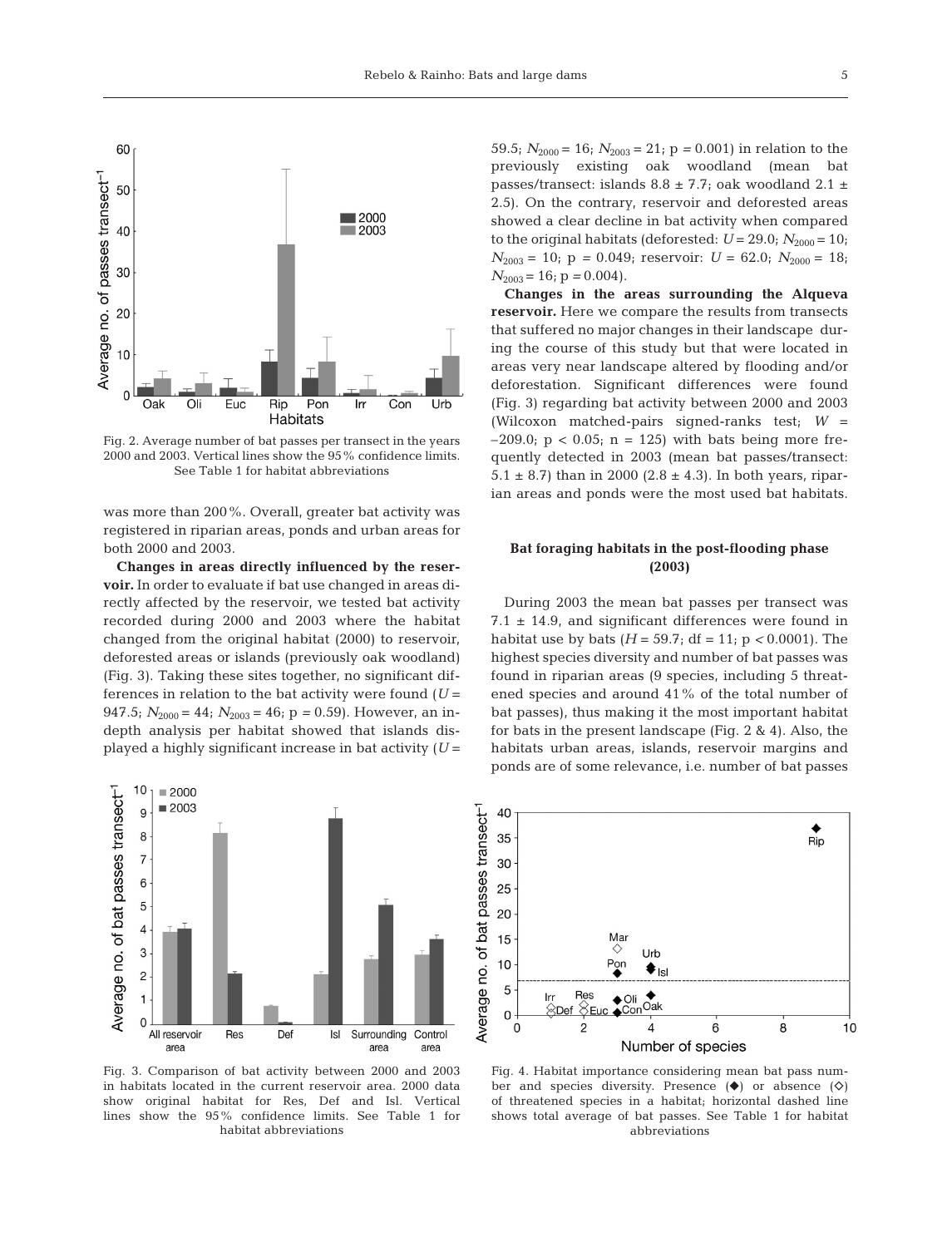above the mean and considerable species diversity. On the other hand, habitats like reservoir, *Eucalyptus* plantations, irrigated farmland and deforested areas have shown little importance for bats, as there are low levels of bat activity and diversity there.

## **DISCUSSION**

## **Differences in bat activity and habitat use between 2000 and 2003**

In general, our results show that bat activity has increased between the surveys carried out in 2000 and 2003. Although the preferred foraging habitats types kept the same activity ranking between those 2 years, the spatial pattern of habitat use shifted, since the flooding apparently forced bats to move to surrounding areas of the Alqueva reservoir. The destruction of roosts (especially for tree-dwelling species) and foraging areas could have led to a concentration of bats as close as possible to their former roosts and foraging areas, hence the detected high levels of bat activity in the areas surrounding the Alqueva reservoir. It is uncertain whether this is a temporary situation resulting from a very recent change in the landscape and whether bats will be able to establish permanent and stable colonies in these new territories.

The detected increase in overall bat activity was mainly caused by individuals of the genera *Pipistrellus*. Nevertheless, there was also a considerable increase in the number of bat passes of tree-dwelling species, especially in the surrounding area of Alqueva reservoir and its islands. Moreover, it was not possible to assess the impact of the dam scheme on the more threatened bat species, which are of more concern, due to very limited data collected on these species throughout the project. Generalist species seem to be less sensitive to habitat fragmentation than others (Cosson et al. 1999b). What is clear is that changing 250 km2 of diverse landscape into an area constituted mainly by reservoir and deforested areas (the island area within is minimal) represents a loss of foraging habitats and roosts for all bat species present. It was not possible to determine how damaging this event was to the future of these species in the region, but the loss of these roosts is expected to have had a considerable impact.

## **Bat foraging habitats in the post-flooding phase (2003)**

Islands seem to be of special importance for bat conservation in this area, as they are the only areas within the reservoir that have a considerable number and diversity of foraging bats. The distance between the islands and the mainland does not seem to be important for bat use since this distance (0.1 to 1 km) is less than what several bat species normally fly between their roosts and their feeding areas (e.g. Arlettaz 1996, Robinson & Stebbings 1997, Marques et al. 2004). Bats may avoid open areas because they are more vulnerable to predators there or simply because these areas have a lower abundance and diversity of prey. Furthermore, this avoidance may also be related to the loss of recognisable features for flight paths (Verboom et al. 1999). In consequence, both the reservoir and the deforested areas were rarely used by bats.

Clearly, riparian areas are the most important habitat for bats in this study area, showing greater diversity of species and a higher number of bat passes than in any other habitat type. Several works have shown that this habitat is of extreme importance for bat conservation in Europe (e.g. Vaughan et al. 1997, Grindal et al. 1999, Russo & Jones 2003) and, more specifically, for the south of Portugal, where the climate is very dry (Rainho 2007). This type of habitat supports a greater diversity and density of insects than any other (Barclay 1991); this availability of prey also seems to support a high richness of foraging bats (Lloyd et al. 2006) and seems to be essential to the conservation of threatened species such as *Rhinolophus ferrumequinum* and *Myotis nattereri* (Jones 1990, Siemers & Schnitzler 2000). Although the creation of small reservoirs (e.g. ponds) may create riparian habitats, this is frequently not the case in large dam schemes such as the present one. The water level variation in the Alqueva reservoir results in a strip of barren land at its margins; during summer, this may reach a width of 1 km in some of the flattest areas, which is unsuitable for the development of vegetation.

On the other hand, the habitats urban areas, islands, reservoir margins with vegetation and small ponds are of interest due to the considerable number of bat passes and species diversity there. The co-existence of these habitats, together with riparian areas, seems to be a key factor for the maintenance of bat diversity in the region.

#### **Conservation implications**

It is clear that the preservation of areas with higher bat activity and diversity surrounding reservoirs is a priority for the maintenance of bat populations. Furthermore, the remaining trees in the affected area constitute the only available roosts for tree-dwelling bats. Therefore, measures should be taken to preserve vegetated areas, both on the islands and on the reservoir margins.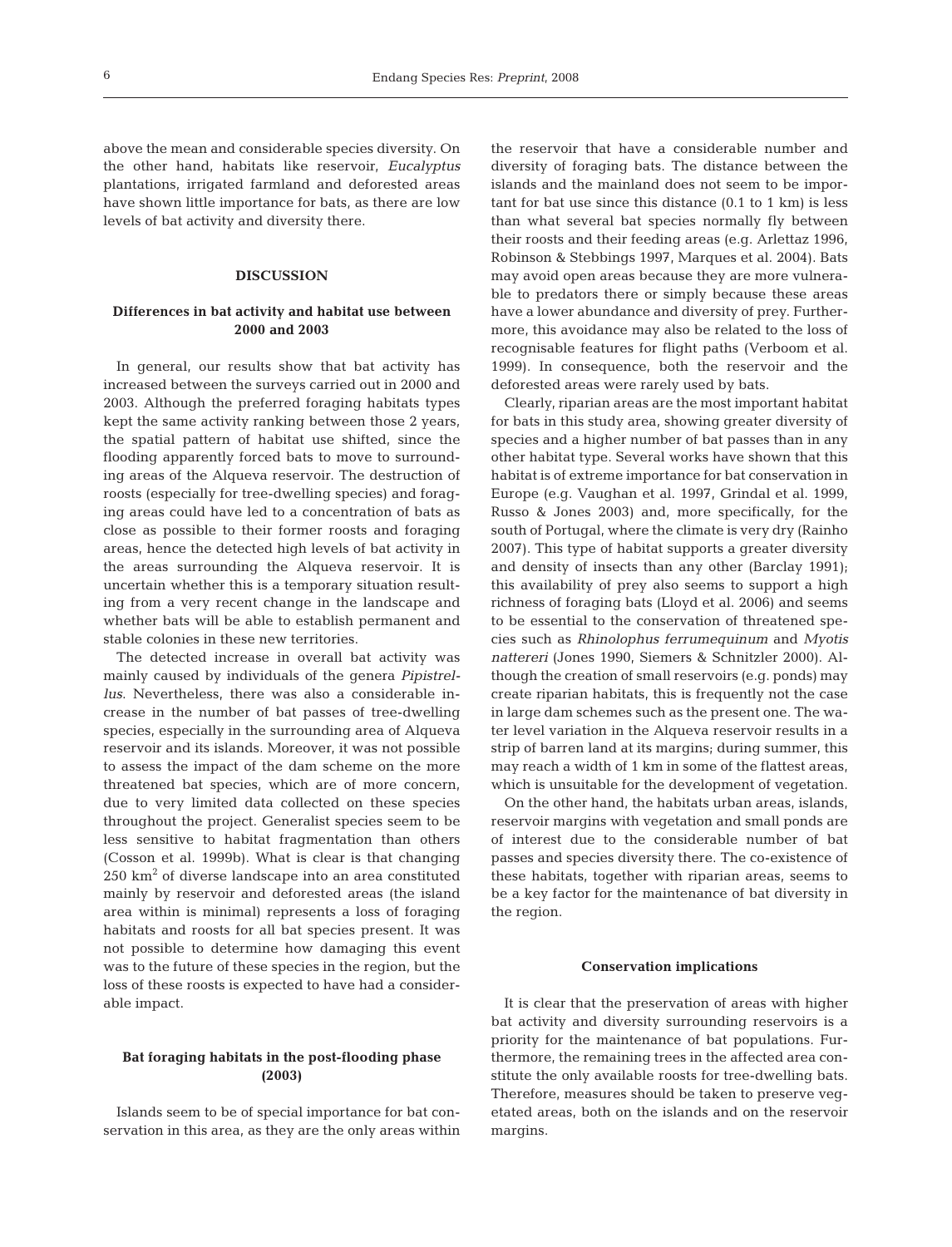beyond the reservoir itself, as bat populations are forced to move to the surrounding areas. Moreover, usually large portions of these surrounding areas are scheduled to undergo major landscape changes, either for agricultural purposes, tourism or other types of developments inherent in this kind of project (e.g. it is planned that the Alqueva project will support  $1100 \text{ km}^2$  of irrigated agriculture, while the reservoir itself occupies another  $250 \text{ km}^2$ ). The conversion of vast areas to intensive farmland may further contribute to the decline of bat populations, as it causes the homogenization of the habitat. A probable increase in the use of pesticides will also result in a reduction in the abundance and diversity of prey (Limpens & Kapteyn 1991, Wickramasinghe et al. 2003), as well as directly poisoning the bats (Geluso et al. 1976, Allinson et al. 2006). To minimize the negative impact this may cause, the management of these areas should consider a non fragmentation of the natural habitat (Walsh & Harris 1996), maintaining a connectivity between the oak woodland and riparian areas through vegetation corridors, and maximizing landscape complexity by encouraging the planting of crops appropriate for each soil type, which will result in a limited use of pesticides (Hutson et al. 2001). Associated with these measures, a monitoring program should be developed to evaluate what impact future irrigated farmlands will have on the bat populations, as illustrated by a comprehensive study made in a South American reservoir, which showed that 3 yr after the flooding the diversity and abundance of frugivorous bats diminished in the affected area (Cosson et al. 1999a).

*Acknowledgements.* The authors acknowledge the special support of Carlos Carrapato, Mafalda Frade, José Perdigão, Alexandra Freitas, João Almeida e Catarina Azinheira. We thank the numerous people and institutions that made this work possible. Jon Flanders, Sofia Lourenço and João Tiago Marques kindly reviewed a draft of this work. We also thank 2 anonymous reviewers for their useful comments. The nocturnal boat transects were made possible with a permit from DRAOT-Beja and bat capture and handling with a permit from ICNB. The boat 'Sarumugo' was kindly provided by Parque Natural do Vale do Guadiana. This research was supported by EDIA, ICNB and the European Regional Development Fund.

#### LITERATURE CITED

- Ahlén I, Baagøe HJ (1999) Use of ultrasound detectors for bat studies in Europe: experiences from field identification, surveys and monitoring. Acta Chiropt 1:137–150
- ▶ Allinson G, Mispagel C, Kajiwara N, Anan Y and others (2006) Organochlorine and trace metal residues in adult southern bent-wing bat (*Miniopterus schreibersh bassanii*) in southeastern Australia. Chemosphere 64: 1464–1471
- The impact of projects of this magnitude extends Arlettaz R (1996) Feeding behaviour and foraging strategy of free-living mouse-eared bats, *Myotis myotis* and *Myotis blythii.* Anim Behav 51:1–11
	- ► Barclay RMR (1991) Population structure of temperate zone insectivorous bats in relation to foraging behaviour and energy demand. J Anim Ecol 60:165–178
		- Barlow KE, Jones G (1997) Differences in songflight calls and social calls between two phonic types of the vespertilionid bat *Pipistrellus pipistrellus.* J Zool (Lond) 241:315–324
	- Cosson JF, Pons JM, Masson M (1999a) Effects of forest frag-➤ mentation on frugivorous and nectarivorous bats in French Guiana. J Trop Ecol 15:515–534
		- Cosson JF, Ringuet S, Claessens O, de Massary JC and others (1999b) Ecological changes in recent land-bridge islands in French Guiana, with emphasis on vertebrate communities. Biol Conserv 91:213–222
	- ► Geluso KN, Altenbach JS, Wlson DE (1976) Bat mortality: pesticide poisoning and migratory stress. Science 194:184–186
	- ► Giles J (2006) Tide of censure for African dams. Nature 440:393–394
	- ► Grindal SD, Morissette JL, Brigham RM (1999) Concentration of bat activity in riparian habitats over an elevational gradient. Can J Zool 77:972–977
		- Hutson AM, Mickleburgh SP, Racey PA (2001) Microchiropteran bats: global status survey and conservation action plan. IUCN, Gland
		- Instituto Nacional de Meteorologia e Geofísica (1991) O Clima de Portugal. Fascículo XLIX, Vol 4, 4ª Região, Alentejo e Algarve, Normais Climatológicas correspondentes a 1951–1980. INMG, Lisbon
	- ▶ Jones G (1990) Prey selection by the greater horseshoe bat (*Rhinolophus ferrumequinum*): optimal foraging by echolocation? J Anim Ecol 59:587–602
		- Jones G (1995) Flight performance, echolocation and foraging behaviour in noctule bats *Nyctalus noctula.* J Zool (Lond) 237:303–312
	- ► Kalko E, Schnitzler HU (1989) The echolocation and hunting behaviour of Daubenton's bat, *Myotis daubentonii.* Behav Ecol Sociobiol 24:225–238
		- Limpens HJGA, Kapteyn K (1991) Bats, their behaviour and linear landscape elements. Myotis 29:39–48
	- ► Lloyd A, Law B, Goldingay R (2006) Bat activity on riparian zones and upper slopes in Australian timber production forests and the effectiveness of riparian buffers. Biol Conserv 129:207–220
		- Marques JT, Rainho A, Carapuço M, Oliveira P, Palmeirim JM (2004) Foraging behaviour and habitat use by the European free-tailed bat *Tadarida teniotis.* Acta Chiropt 6:99–110
		- Mira da Silva L, Park JR, Keatinge JDH, Pinto PA (2001) I. A decision support system to improve planning and management of large irrigation schemes. Agric Water Manag 51:187–201
	- ▶ Park Y, Chang J, Lek S, Cao W, Brosse S (2003) Conservation strategies for the endemic fish species threatened by the Three Gorges dam. Conserv Biol 17:1748–1758
	- ▶ Rainho A (2007) Summer foraging habitats of bats in a Mediterranean region of the Iberian Peninsula. Acta Chiropt 9:171–181
		- Rainho A, Rodrigues L, Bicho S, Franco C, Palmeirim JM (1998) Morcegos das Áreas Protegidas Portuguesas (I). ICN, Lisbon
		- Robinson MF, Stebbings RE (1997) Home range and habitat use by the serotine bat, *Eptesicus serotinus*, in England. J Zool (Lond) 243:117–136
	- Russo D, Jones G (2002) Identification of twenty-two bat species (Mammalia: Chiroptera) from Italy by analysis of ➤